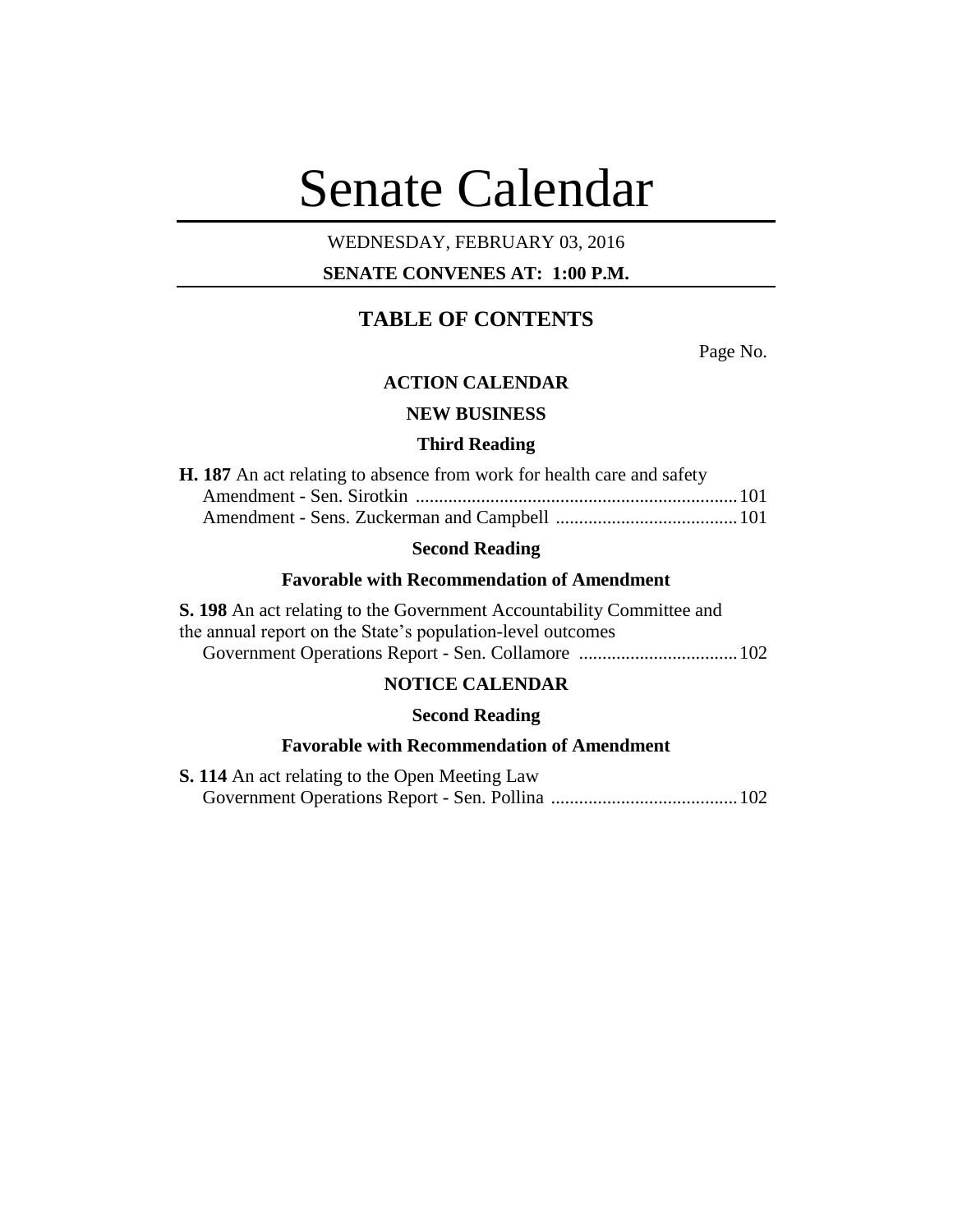#### **ORDERS OF THE DAY**

### **ACTION CALENDAR**

#### **NEW BUSINESS**

#### **Third Reading**

#### **H. 187.**

An act relating to absence from work for health care and safety.

## **Proposal of amendment to H. 187 to be offered by Senator Sirotkin before Third Reading**

Senator Sirotkin moves that the Senate proposal of amendment be amended as follows:

First: In Sec. 4, 21 V.S.A. § 483, in subdivision (a)(3), after the words "obtain diagnostic, preventive, routine, or therapeutic health treatment" by inserting , or accompanying the employee's parent, grandparent, spouse, or parent-in-law to an appointment related to his or her long-term care

Second: In Sec. 4, 21 V.S.A. § 483, by striking out subsection (m) in its entirety, and inserting in lieu thereof two new subsections to be subsections (m) and (n) to read:

(m) An employer who violates this subchapter shall be subject to the penalty provisions of section 345 of this title.

(n) The Commissioner shall enforce this subchapter in accordance with the procedures established in section 342a of this title. However, the appeal provision of subsection 342a(f) shall not apply to any enforcement action brought pursuant to this subsection; and

In Sec. 4, 21 V.S.A. § 486, in subsection (b) after the words "For purposes of enforcement under subsections" by striking out "483(l) and (m)" and inserting in lieu thereof  $\frac{483(l) - (n)}{l}$ 

### **Proposal of amendment to H. 187 to be offered by Senators Zuckerman and Campbell before Third Reading**

Senators Zuckerman and Campbell move to amend the Senate proposal of amendment in Sec. 2, Purpose, in subsection (b) by inserting a new subdivision (3) to read as follows:

(3) all employers that currently offer any type of paid time off from work that may, at a minimum, be used by the employer's employees in the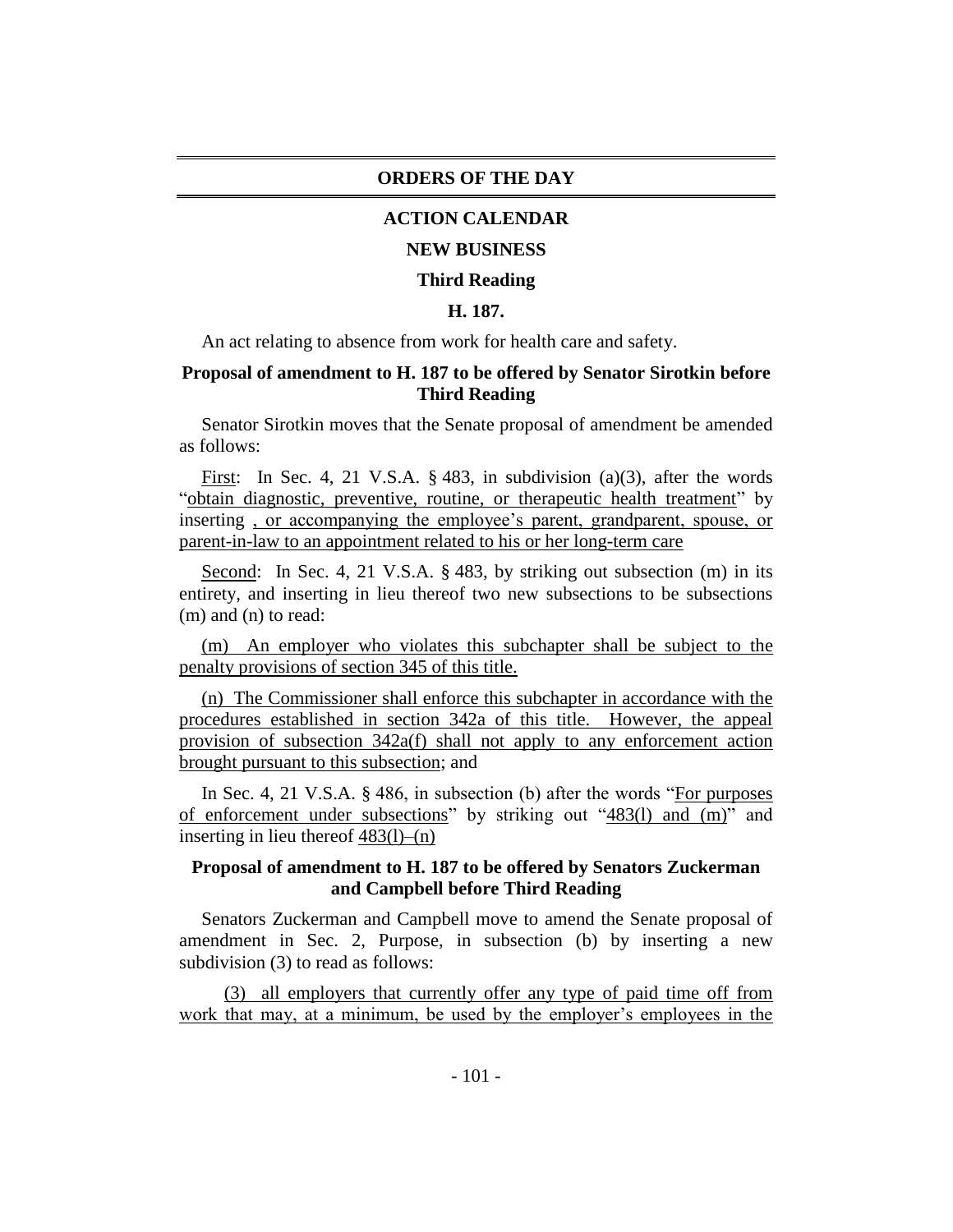amounts and for the purposes required pursuant to this act shall not be required to change their paid time off policy or offer additional paid leave.

#### **Second Reading**

#### **Favorable with Recommendation of Amendment**

#### **S. 198.**

An act relating to the Government Accountability Committee and the annual report on the State's population-level outcomes.

## **Reported favorably with recommendation of amendment by Senator Collamore for the Committee on Government Operations.**

The Committee recommends that the bill be amended in Sec. 3 (amending 2014 Acts and Resolves No. 186, Sec. 3), in subdivision (7), subparagraph (E), following "number and percent", by striking out "or" and inserting in lieu thereof of.

(Committee vote: 5-0-0)

#### **NOTICE CALENDAR**

#### **Second Reading**

#### **Favorable with Recommendation of Amendment**

#### **S. 114.**

An act relating to the Open Meeting Law.

#### **Reported favorably with recommendation of amendment by Senator Pollina for the Committee on Government Operations.**

The Committee recommends that the bill be amended by striking out all after the enacting clause and inserting in lieu thereof the following:

Sec. 1. 1 V.S.A. § 312 is amended to read:

#### § 312. RIGHT TO ATTEND MEETINGS OF PUBLIC AGENCIES

(a)(1) All meetings of a public body are declared to be open to the public at all times, except as provided in section 313 of this title. No resolution, rule, regulation, appointment, or formal action shall be considered binding except as taken or made at such open meeting, except as provided under subdivision  $313(a)(2)$  of this title. A meeting of a public body is subject to the public accommodation requirements of 9 V.S.A. chapter 139. A public body shall electronically record all public hearings held to provide a forum for public comment on a proposed rule, pursuant to 3 V.S.A. § 840. The public shall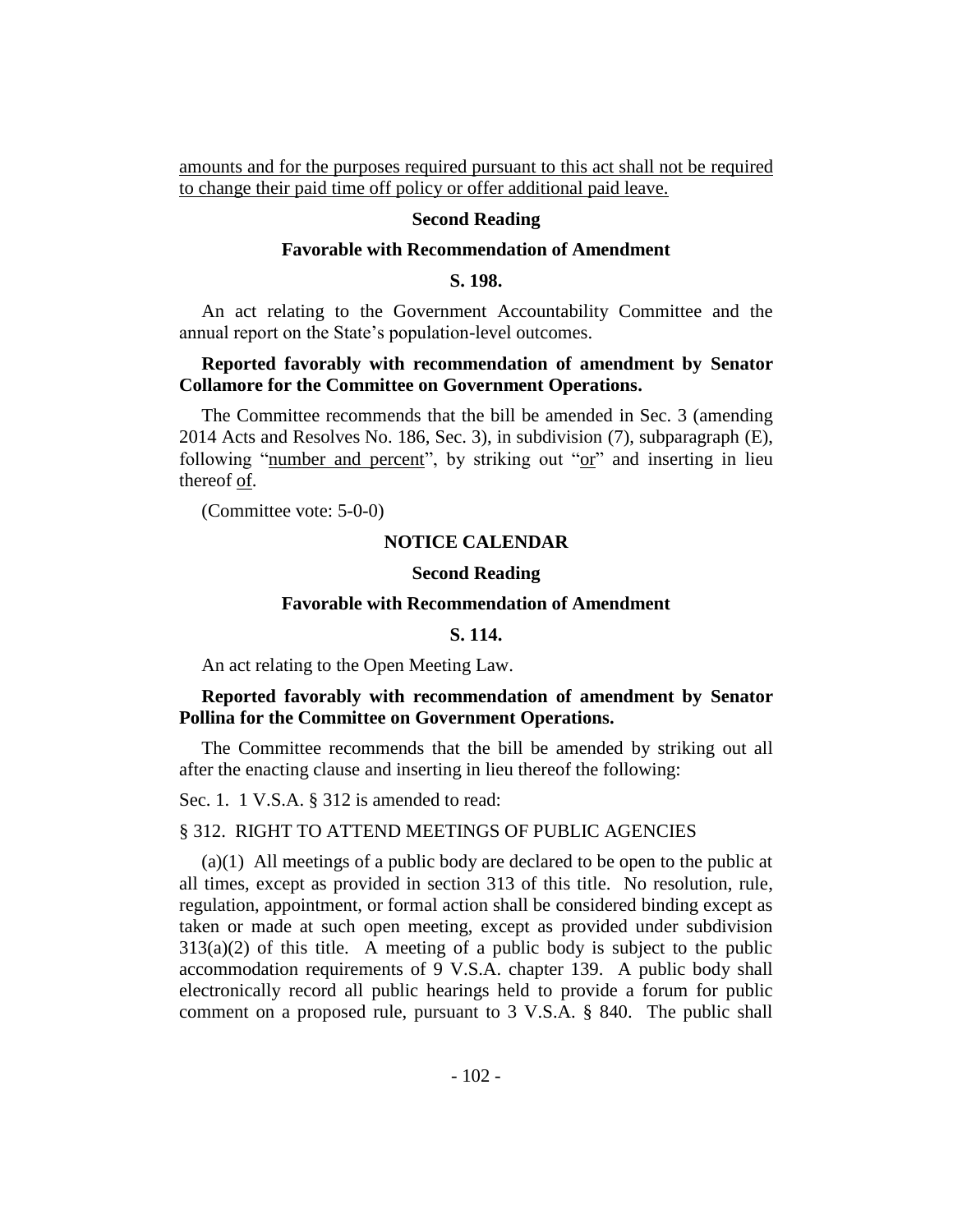have access to copies of such electronic recordings as described in section 316 of this title.

(2) Participation in meetings through electronic or other means.

(A) As long as the requirements of this subchapter are met, one or more of the members of a public body may attend a regular, special, or emergency meeting by electronic or other means without being physically present at a designated meeting location.

(B) If one or more members attend a meeting by electronic or other means, such members may fully participate in discussing the business of the public body and voting to take an action, but any vote of the public body that is not unanimous shall be taken by roll call.

(C) Each member who attends a meeting without being physically present at a designated meeting location shall:

(i) identify himself or herself when the meeting is convened; and

(ii) be able to hear the conduct of the meeting and be heard throughout the meeting.

(D) If a quorum or more of the members of a public body attend a meeting without being physically present at a designated meeting location, the following additional requirements shall be met:

(i) At least 24 hours prior to the meeting, or as soon as practicable prior to an emergency meeting, the public body shall publicly announce the meeting, and a municipal public body shall post notice of the meeting in or near the municipal clerk's office and in at least two other designated public places in the municipality.

(ii) The public announcement and posted notice of the meeting agenda required under subsection (d) of this section shall designate at least one physical location where a member of the public can attend and participate in the meeting. At least one member of the public body, or at least one staff or designee of the public body, shall be physically present at each designated meeting location.

(b)(1) Minutes shall be taken of all meetings of public bodies. The minutes shall cover all topics and motions that arise at the meeting and give a true indication of the business of the meeting. Minutes shall include at least the following minimal information:

(A) all members of the public body present;

(B) all other active participants in the meeting;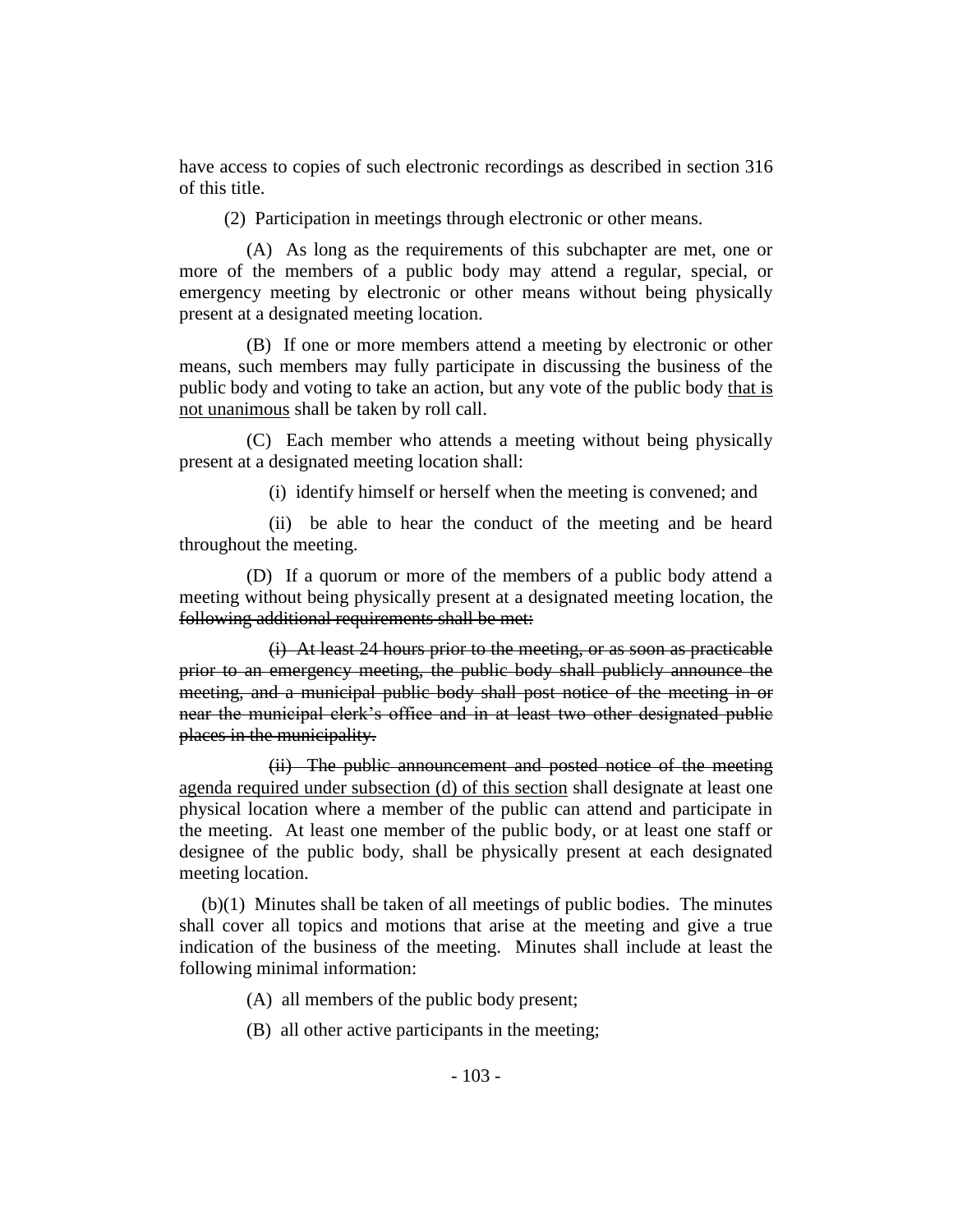(C) all motions, proposals, and resolutions made, offered, and considered, and what disposition is made of same; and

(D) the results of any votes, with a record of the individual vote of each member if a roll call is taken.

(2) Minutes of all public meetings shall be matters of public record, shall be kept by the clerk or secretary of the public body, and shall be available for inspection by any person and for purchase of copies at cost upon request after five calendar days from the date of any meeting. Meeting minutes shall be posted no later than five calendar days from the date of the meeting to a website, if one exists, that the public body maintains or has designated as the official website of the body. Except for draft minutes that have been substituted with updated minutes, posted minutes shall not be removed from the website sooner than one year from the date of the meeting for which the minutes were taken.

\* \* \*

(d)(1) At least 48 hours prior to a regular meeting, and at least 24 hours prior to a special meeting, a meeting agenda shall be:

(A) posted to a website, if one exists, that the public body maintains or designates as the official website of the body; and

(B) in the case of a municipal public body, posted in or near the municipal office and in at least two other designated public places in the municipality.

(2) A meeting agenda shall be made available to a person prior to the meeting upon specific request.

(3)(A) Any addition to or deletion from the agenda shall be made as the first act of business at the meeting.

(B) Any other adjustment to the agenda may be made at any time during the meeting.

\* \* \*

Sec. 2. 1 V.S.A. § 314(b) is amended to read:

(b)(1) Prior to instituting an action under subsection (c) of this section, the Attorney General or any person aggrieved by a violation of the provisions of this subchapter shall provide the public body written notice that alleges a specific violation of this subchapter and requests a specific cure of such violation. The public body will not be liable for attorney's fees and litigation costs under subsection (d) of this section if it cures in fact a violation of this subchapter in accordance with the requirements of this subsection.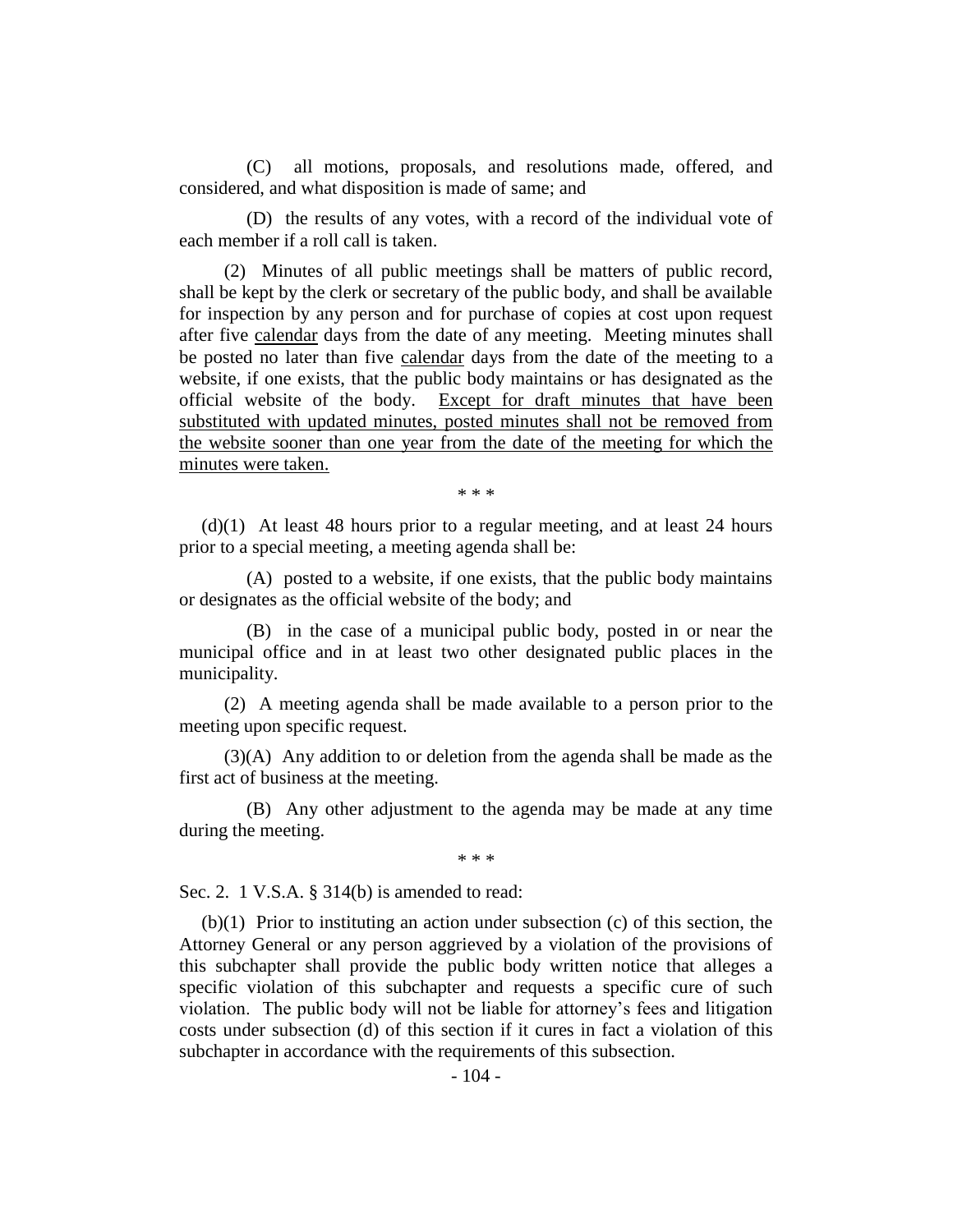(2) Upon receipt of the written notice of alleged violation, the public body shall respond publicly to the alleged violation within seven business 10 calendar days by:

(A) acknowledging the violation of this subchapter and stating an intent to cure the violation within 14 calendar days; or

(B) stating that the public body has determined that no violation has occurred and that no cure is necessary.

(3) Failure of a public body to respond to a written notice of alleged violation within seven business 10 calendar days shall be treated as a denial of the violation for purposes of enforcement of the requirements of this subchapter.

(4) Within 14 calendar days after a public body acknowledges a violation under subdivision (2)(A) of this subsection, the public body shall cure the violation at an open meeting by:

(A) if applicable, either ratifying, or declaring as void, any action taken at or resulting from a meeting in violation of this subchapter:

(i) a meeting that was not noticed in accordance with subsection 312(c) of this title; or

(ii) a meeting that a person or the public was wrongfully excluded from attending; or

(iii) an executive session or portion thereof not authorized under subdivisions  $313(a)(1)–(10)$  of this title; and

(B) adopting specific measures that actually prevent future violations.

(5) Acknowledgment of a violation under this subsection shall not of itself subject a person to a criminal penalty under subsection (a) of this section.

Sec. 3. EFFECTIVE DATE; APPLICATION OF CRIMINAL PENALTY

(a) This act shall take effect on passage.

(b) A person shall not be subject to prosecution pursuant to 1 V.S.A. § 314(a) for a violation of 1 V.S.A. § 312(d)(1)(A) (requirement to post agenda to website, if any) in connection with any meeting that occurred before July 1, 2015.

(Committee vote: 5-0-0)